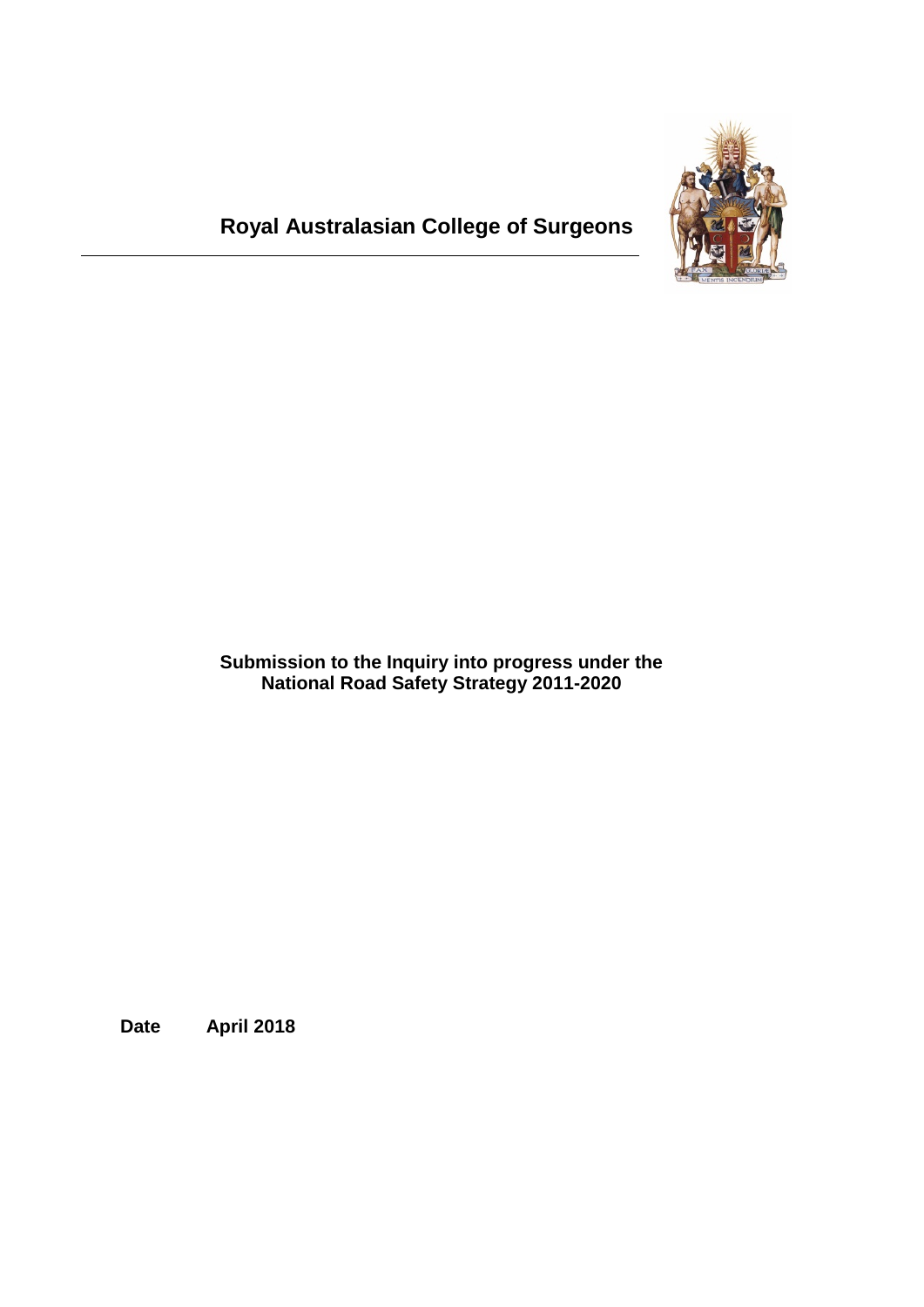## **Introduction**

RACS is the leading advocate for surgical standards, professionalism and surgical education in Australia and New Zealand. RACS is a not-for-profit organisation that represents more than 7000 surgeons and 1300 surgical trainees and international medical graduates across Australia and New Zealand. The College also supports healthcare and surgical education in the Asia-Pacific region and is a substantial funder of surgical research. As part of our commitment to standards and professionalism RACS strives to take informed and principled positions on issues associated with the delivery of health services.

RACS has long recognised that road trauma is a serious public health problem of epidemic proportions. In the 1960s surgeons identified that they could be influential in this area with policy makers and legislators. This was the driving force behind the establishment of the Road Trauma Committee. Through this Committee (and subsequent advisory sub-committee) RACS has been a major contributor and advocator of mandatory seat-belt wearing (1970s), drink driving countermeasures and the compulsory wearing of helmets by cyclists (1980s to 1990s).

RACS demonstrated significant leadership through advocating for mandatory seatbelts usage resulting in legislative change ( **<sup>1</sup>** page 2**)**. Victoria was the first State in the world, to introduce compulsory fitting and wearing of seatbelts (22 December 1970) followed by the rest of the country and world. Although there was no strong evidence base at the time to support that introduction of this legislation would reduce the number of road deaths, thankfully common sense prevailed. As a result, road deaths in Victoria reduced from 1011 in 1969 to 915 in 1972 ( **<sup>1</sup>** table 6, page 14).

RACS has focused on the safety of all road users and children, recently lobbying for improvements in the graduated licensing system, child restraint laws, quad bike safety, retention of mandatory helmet legislation for cyclists and alcohol-related trauma.

RACS commends governments of the last decade for prioritising road safety by committing to the National Road Safety Strategy 2011-2020<sup>2</sup>. This Strategy analyses road safety risks in terms of the elements of the safe systems approach to road safety, and makes important recommendations about how each of these elements can contribute to reductions in fatalities and serious injuries.

RACS' submission **<sup>3</sup>** to the 2015 Senate Inquiry into Aspects of Road Safety in Australia urged governments to continue to implement all of the recommendations in the strategy. This was agreed to by all State, Territory and Commonwealth Ministers responsible for road safety, and, if adopted and implemented in its entirety, will significantly reduce fatalities and serious injuries arising from road trauma.

The target of at least a 30% reduction in road related fatalities still equates to more than 800 deaths per year and an estimated 4,000 to 5,000 serious injuries **<sup>3</sup>** . This is unacceptable to surgeons who see road trauma victims on a daily basis, and should be unacceptable to all Australians.

Unfortunately it is apparent that the 30% target will not be met by 2021. RACS again strongly urges all levels of government to join in a united effort to make permanent and significant reductions in road trauma a number one priority across all portfolios. More can and should be done.

In essence, in spite of all the efforts of Advocacy Groups including RACS, and Government at all levels, in the generic sense we have failed to prevent death and injury on our roads. To acknowledge this and look to a paradigm shift in direction would seem timely.

RACS strongly supports the Australasian College of Road Safety's (ACRS) 2017 Submission to Federal Parliamentarians – The way forward to reduce road trauma **<sup>4</sup>** . This comprehensive submission outlines a number of actions that can reduce road trauma.

ACRS reports that the most important overarching action is to acknowledge that the causes and consequences of road trauma are spread across many portfolios, not just transport and infrastructure. The health portfolio, for example, holds a major stake given that hospitalisations for around half the most severely injured patients in Australia are transport-related.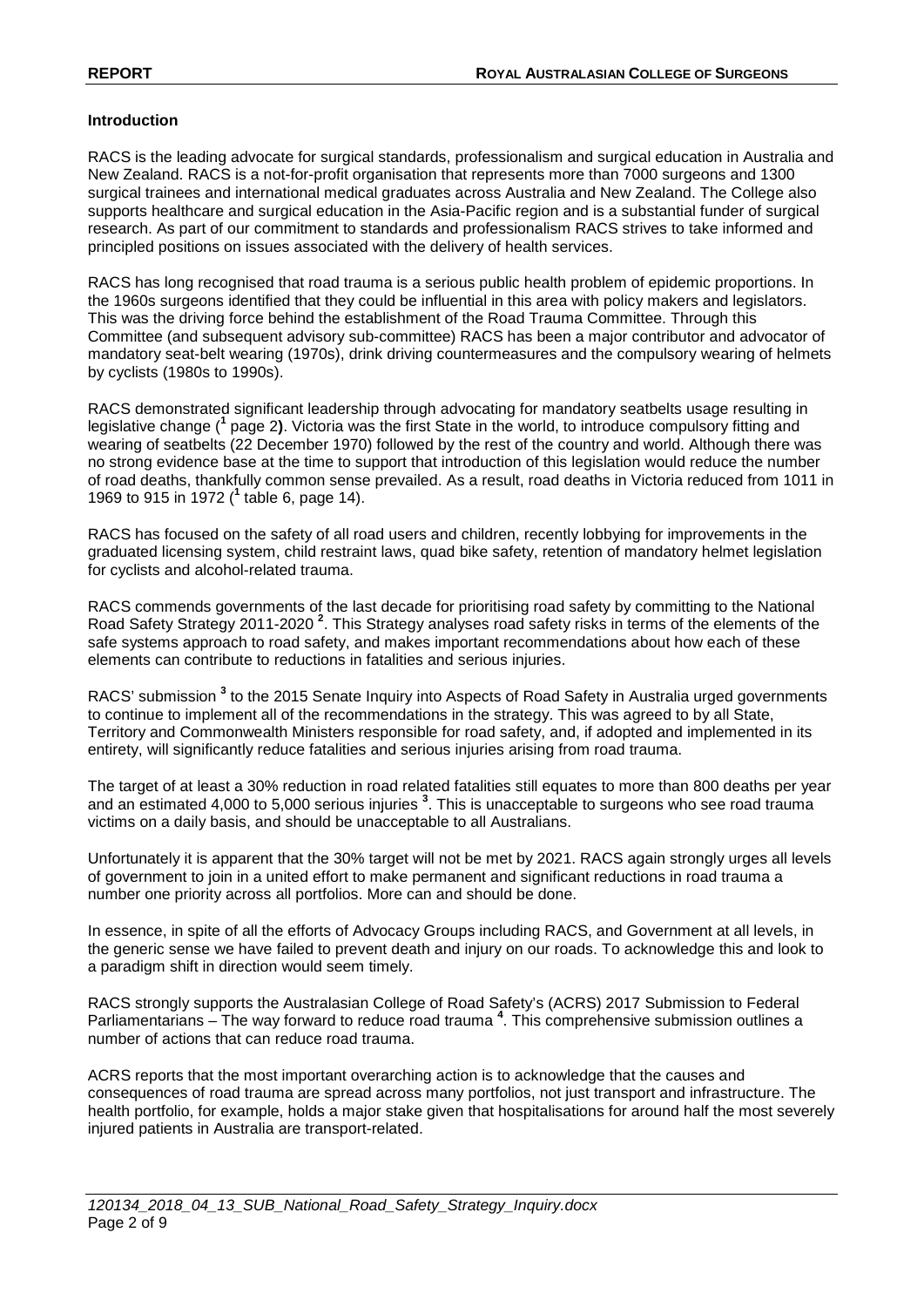As road trauma remains one of the highest-ranking public health issues in the country, RACS shares the ACRS call for the Commonwealth Government to lead the coordination of activity across all areas of government and the community involved in road safety – including (but not limited to) infrastructure, research, technology, health and ageing, police and emergency services, youth, disability and community services and rural and regional communities.

Retrospectively, the unfortunate disbanding of the Federal Office of Road Safety (FORS) in the late1990s (an independent body of experts providing advice without fear or favour, to the federal government on all matters regarding road safety) appears to have facilitated the current lack of collective ownership of this debilitating health issue.

Much hard work and research has already been undertaken and it is time for the Commonwealth Government to lead a united accountable and measurable approach to implement long-agreed recommendations, actions and initiatives.

RACS sees real potential to significantly reduce road-related deaths and serious injury if governments can take immediate action in the following areas:

- **1.** Engage multiple government portfolios to become involved in the prevention of road trauma.
- **2.** Improve the quality of road trauma data by establishing agreed definitions, methodologies, and measurement tools.
- **3.** Document the complete journey of the seriously injured patient to gain a better understanding of the true cost of injury and where and how it is occurring.
- **4.** Advocate for legislation for enhanced safety features for all new vehicles (cars and heavy vehicles)
- **5.** Activate point to point cameras for all road users.
- **6.** Safer behaviour for all road-users.
- **7.** Speed.

#### **1. Engage multiple government portfolios to become involved in the prevention of road trauma**

The state and federal government commitment in 2011 to provide action on the 33 individual Safety Performance Indicators outlined in the NRSS 2011-2020 is far from on track.

Recent analysis of the National Road Safety Strategy 2011-2020 November 2017 Implementation Status Report, shows that only four of the 33 performance indicators are "On Track" to be met. A further six have been classified as "Not on Track", while a further 15 have been deemed "unlikely to be met". Further, eight of the 33 indicators are still not being measured or possess agreed targets **<sup>5</sup>** .

Lack of agreed and measurable performance indicator targets from the commencement of the strategy has resulted in a lack of jurisdiction accountability and priority shifting. For a more positive implementation of the strategy this needs to be rectified.

Further, any jurisdiction receiving infrastructure funding should be obligated to demonstrate they are improving safety by reporting on pre-agreed performance indicators.

The effect of road trauma and solutions to reduce it sit across multiple government portfolios, each of which stands to gain from addressing road trauma as a major public health issue requiring a whole of government focus.

#### **2. Improve the quality of road trauma data by establishing agreed definitions, methodologies, and measurement tools**

It is essential that any renewal of the National Road Safety Strategy include agreed injury definitions and methodologies, and determine which measurement tools will be used. Consensus is also required on what constitutes useful data and how to use it effectively.

While road deaths are measured, there is a lack of information on serious injury which has a far greater impact on health systems and communities.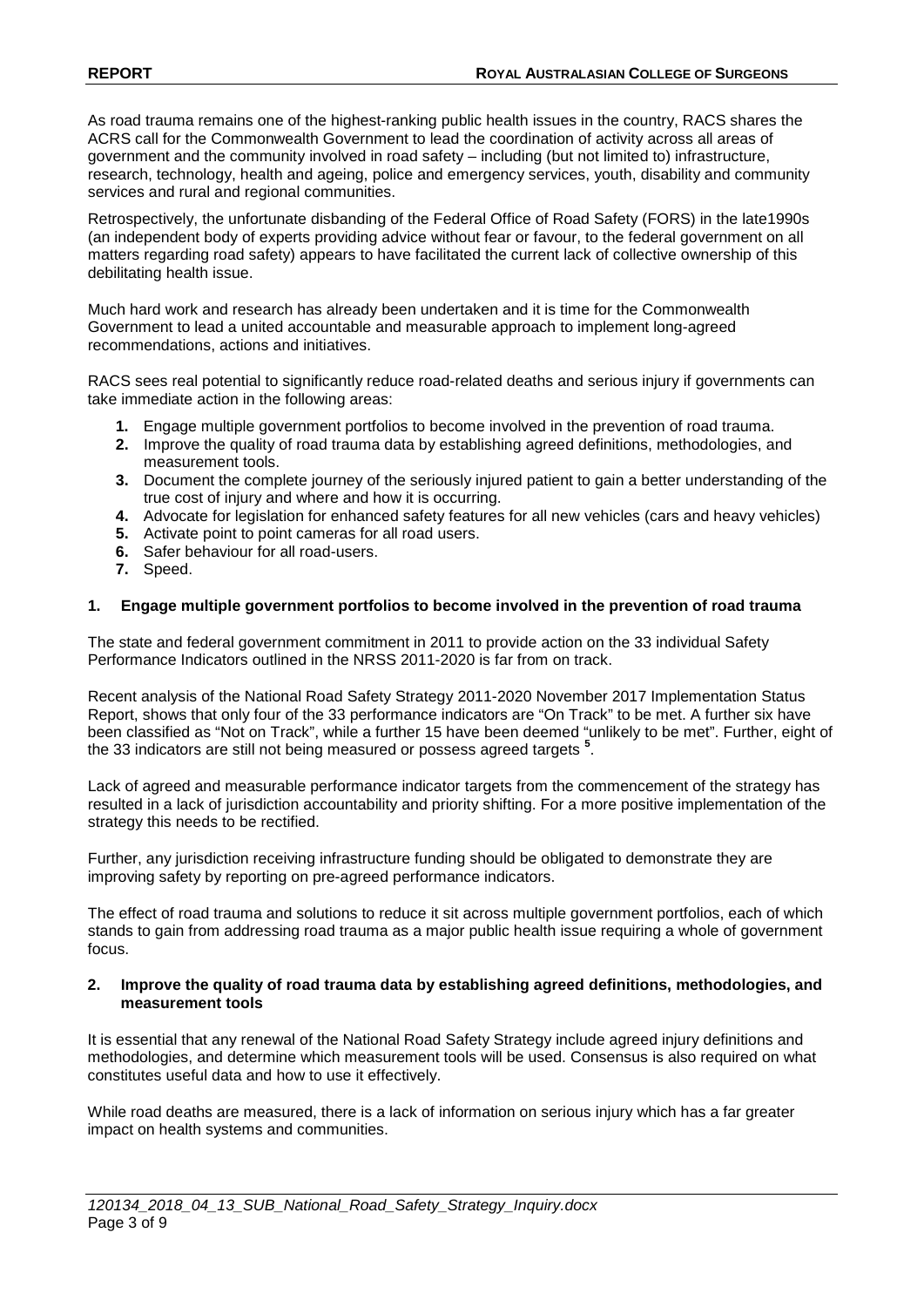Serious injury is defined as "injury from a road crash with enough severity to require hospitalisation" 1. Having the ability to quantitate serious injury is essential to effective management of road trauma data. Clarification and agreeance on data collection methodologies and measurement tools, is crucial to providing comparable data.

In order to fully recognise the impact of road trauma and serious injury, data needs to move quickly through a mutually agreed upon and recognised authority / system.

Serious injury data from all relevant agencies (including health) needs to be appropriately aggregated in a timely manner and handed to the appropriate authority. Integration of data from various agencies is currently not being accessed or provided to existing collection points and thus is inhibiting the understanding of the full scope of the impact of serious injury.

Geospatial (latitudinal and longitudinal) information on accident statistics should be captured and disseminated quickly to relevant agencies to allow adequate response strategies to be implemented and inform future planning.

In essence there needs to be timely multiple-agency serious injury data capture, collation, release and sharing within integrated agencies. This will fill the information gaps inherent in the current system.

There is currently a significant time lag (greater than 6 months) between incidents occurring and relevant data becoming available for analysis. This prohibits monitoring the outcomes of road safety efforts, determining the effectiveness of implemented programs and developing appropriate policies.

RACS strongly supports the Commonwealth Government's significant commitment of \$450,000 over three years to improve data collection on serious injury. The Australian Trauma Registry (ATR) is a collaborative effort of Australia's 27 Major Trauma Centres and currently tracks major injuries in Australia—road trauma (including motor vehicles, pedestrian and cyclists), major falls, gunshot wounds and stabbings. The ATR provides a systematic and timely provision of data on road injury from the participating trauma centres. RACS continues to advocate for the benefits of a national trauma registry (see RACS supplementary submission to Aspects of road safety in Australia, January 2016 **<sup>6</sup>** ).

Having this ability to forward data to a central national repository enables provision of 'whole of country' snapshots which is vital to inform policy makers and has the potential for prompt legislative change which will lead to a dramatic reduction in road trauma related deaths and serious injuries.

It is noted that currently, not all jurisdictions are contributing data to the Transport and Infrastructure Senior Officials' Committee (TISOC) which is responsible for monitoring and reporting on the implementation of the National Road Safety Strategy and supporting Action Plans. Data is provided to compare 2016, to baseline (2008 to 2010) figures across the high level outcome measures and safety performance indicators (Safe roads, safe speeds, safe vehicles, and safe people – responsible and irresponsible road use). Several States and Territories are currently unable to provide data around a number of the safe people indicatorsirresponsible road use safety performance indicators – specifically around blood alcohol content **<sup>7</sup>** .

There is a strong need for greater consideration of how to deliver information on serious injury to agencies that make decisions about health and infrastructure funding.

The real power of aggregated data is the ability to share it with relevant jurisdictions and agencies (including but not limited to the Bureau of Infrastructure, Transport and Regional Economics (BITRE) in a timely manner.

While this is a positive step towards better understanding the burden and outcomes of road trauma, more can be done in the areas of:

- Timely reporting of post-crash data.
- Greater resourcing for Commonwealth co-ordination. States & territories require support to provide aggregated data.
- Securing permanent recurrent funding for the Australian Trauma Registry.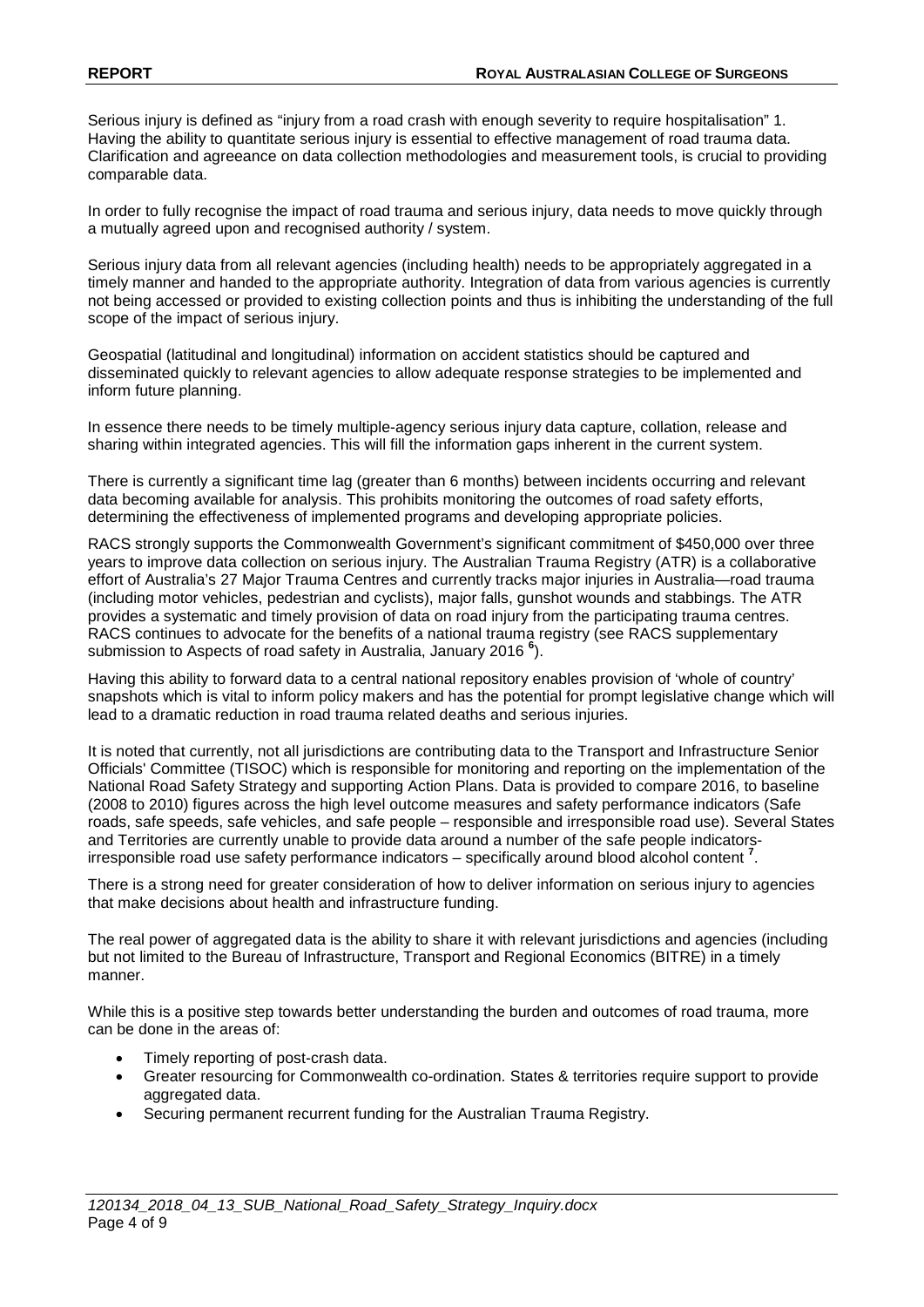• Using BITRE to collate and release up to date road trauma / serious injury data from all states and territories.

#### **3. Document the complete journey of the seriously injured patient to gain a better understanding of the true cost of injury and where and how it is occurring**

Data linkage between key agencies is essential. Support needs to be provided to encourage all states and territories to collaborate and report the incidence of serious injury. This should include data from:

- Ambulance services
- Hospitals and emergency departments
- Police
- Insurance companies

Data linkage is essential to gauge the impact of road trauma and serious injury on the Australian economy and society.

States and territories should be required to provide evidence of the outcomes from initiatives that led to reduced deaths and serious injuries.

Because of this lack of integrated reporting of road trauma and serious injury there is still no clear means to determine the contemporary costings of the health journey.

#### **4. Advocate for legislation for enhanced safety features for all new vehicles (cars and heavy vehicles)**

Heavy vehicles are over-represented in road trauma statistics. While 3% of fleets are heavy vehicles, 18% of road trauma fatalities involve heavy vehicles  $(^2$ , p26).

In January the Minister for Infrastructure and Transport suggested removing new car / heavy vehicle tariffs on imported vehicles that have enhanced safety features, such as Autonomous Emergency Braking (AEB), lane departure warning systems and blind spot monitoring. Installing AEB in new trucks is a standard manufacturing component of heavy vehicle production in Korea and Europe. However, this safety feature is not included for vehicles being imported into Australia as it is not currently a mandatory requirement.

As most road trauma is the result of impact or vehicles leaving the road rolling and/or collision, it is selfevident that aiming to prevent this has the potential to save up to 60% of deaths which at the moment are a direct result of momentary failure of human cognitive and motor skills ( **8** , p4).

Removing tariffs on all imported vehicles with enhanced safety features could potentially initiate a market shift on imported heavy vehicles resulting in an immediate win for public safety without having to wait for policy change.

As Australia currently does not have an automobile industry to protect and meet mutual trade obligations, RACS has an opportunity to set standards for Australia and New Zealand and to advocate for legislation (as before with seatbelts,) for every vehicle imported and sold in Australia and New Zealand to have autonomous emergency braking lane departure warning systems and blind spot monitoring is an opportunity to save lives and again set an example for the rest of the world.

The Australian Automobile Association (AAA) has also urged the Commonwealth Government to scrap the imported vehicle tariff in the 2018 Budget to encourage drivers to buy new cars with better safety features, which would ultimately reduce road trauma, serious injury rates and save lives.

The Australian Medical Association (AMA) also supports the positive effect on road trauma reduction through mandating new car technologies in its 2018 road safety position statement **<sup>9</sup>** .

Toll Group has submitted a six-point national truck safety plan to the Commonwealth Government highlighting Australia's road safety problem and calling for a national approach to heavy vehicle regulation.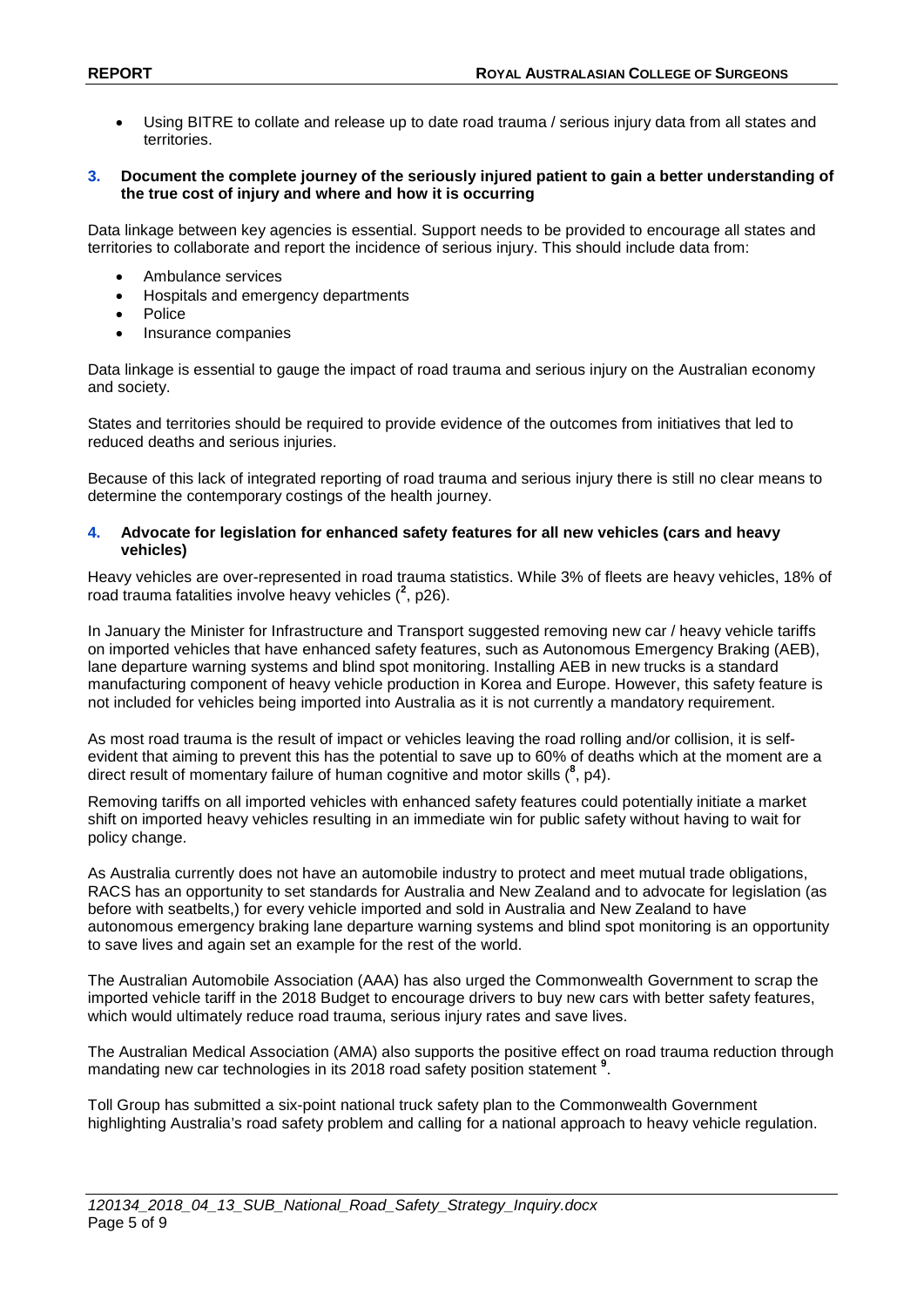## **5. Activate point to point cameras for all road users**

RACS supports increasing point to point camera infrastructure and standardising use for passenger and heavy vehicles across all jurisdictions. This infrastructure should encompass major whole of road corridor, not just black spots. Current jurisdictional variances **10, <sup>11</sup>** mean where cameras exist not all vehicle types are being monitored although this could be facelifted with the press of a button. If the technology is available to target speed and significantly reduce the road toll, it should be utilised. Public safety, reduction in road deaths and serious injury through all available technologies should take precedence over jostling for political gain **<sup>12</sup>** .

## **6. Safer behaviour for all road-users**

RACS sees opportunity to lead the change in acceptable blood alcohol content (BAC) limits for all road user groups with a strong view to reducing road trauma and serious injury statistics.

Motorcyclists are constantly over-represented in road statistics. As documented in the NRSS 2011-2020 Implementation status report 2017 (<sup>5</sup>, p20), the following statistical performance indicator measures have significantly increased since being previously reported:

| $+12.8%$ |
|----------|
| $+8.3\%$ |
|          |

Research clearly shows increasing blood alcohol content (BAC) increases the risk of motorcycle crash, injury and fatality rates, with riders at 0.05% BAC having 165 times the fatal crash risk than a car or van driver at the same BAC level **<sup>12</sup>**.

New South Wales Centre for Road Safety encourages motorcyclists to avoid drinking and riding, advising that "Any amount of alcohol can affect your riding, even when you are below the legal limit. If you plan to ride, it's best not to drink, and if you've been drinking, don't ride" **<sup>14</sup>**.

This evidence, combined with the above over-representation of motor cyclists in road statistics is significant enough to ensure more direct measures are needed to protect this vulnerable group of road-users. As such RACS strongly suggests that consideration be given to the introduction of mandatory zero blood alcohol content for all motorcyclists. This is in line with RACS position paper, Road Trauma Prevention, Motor cycling<sup>1</sup>

RACS also supports blood alcohol testing for all road casualty patients 16 years or older attending hospital for treatment **<sup>16</sup>**. National (whole of nation) harmonisation of BAC limits for different driver / vehicle categories (heavy vehicle / motor cyclists, L and P plate drivers 0.00%, light vehicle drivers 0.05%) would be a major step forward in protecting road users and reducing serious injury numbers and costs.

Distraction is a serious and growing challenge to road safety. It is increasingly emerging as a factor in fatal road accidents over the past decade. A strong signal is needed to raise the awareness of the danger of distraction on roads. The real effect and implications of distraction (any activity that could divert a person's attention away from the primary task of driving or walking safely) in road trauma and serious injury could be more comprehensively understood through collection of relevant data.

Currently no Australian trauma centre registries collect data on distractions associated with road-related admissions. Intelligent transport systems (ITS) technology which can record mobile phone use while driving may assist future data collection. Improved data collection methods at crash sites (to record mobile phone use at the time of the crash) may also help. It is clear that a collaborative approach to data collection is needed to accurately quantify the involvement of distractions in road related traffic accidents.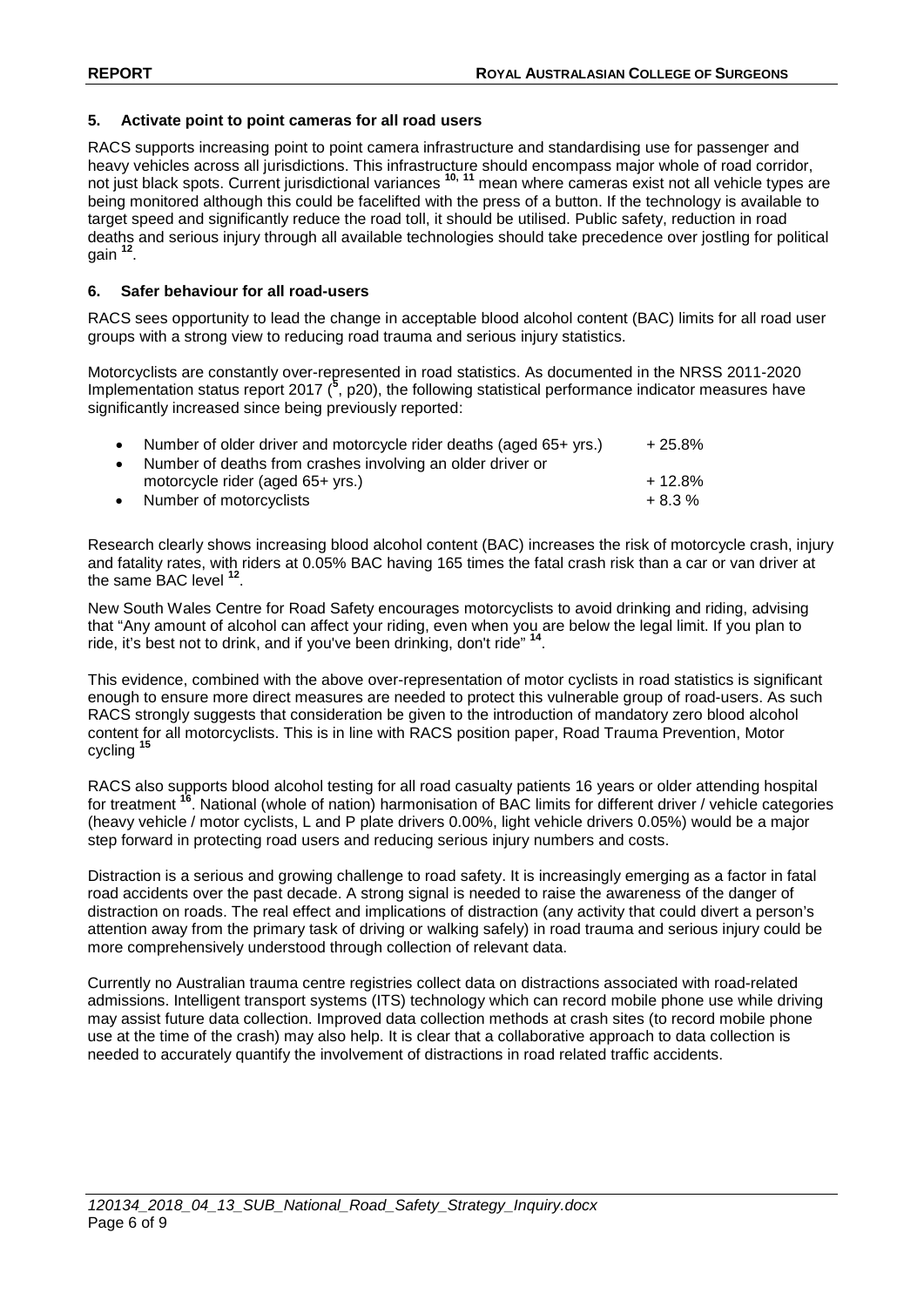# **7. Speed**

As speed goes up people die, and as speed goes down people live. Although there is a very robust evidence base to support, and numerous 'confronting' public education campaigns, it is still a very hard public sell. Speed reductions can be legislated, measured, and enforced. Many major Australian capital cities have reduced the speed limit within their central business districts from 60 to 50 and 40 kilometers per hour. There are also many examples around the world show the value of speed reduction.

RACS supports appropriate speed limits **<sup>15</sup>** when there are people about, particularly school zones. Pedestrians are the most vulnerable of all road users.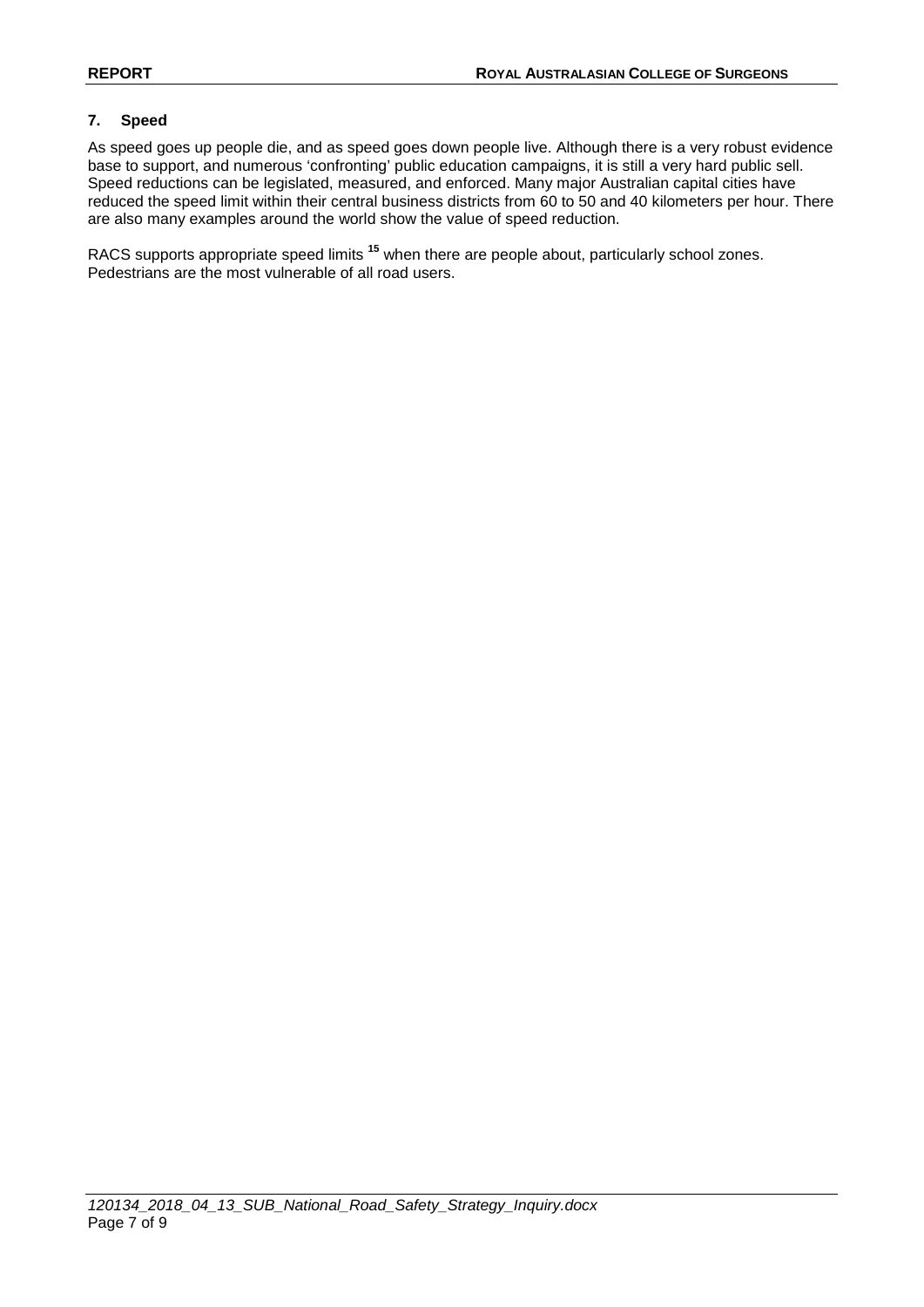## **References**

- **1.** Department of Transport, Office of rad safety, Road traffic Accident Data and Rates: Australia, States and Territories 1925 to 1981 https://infrastructure.gov.au/roads/safety/publications/1984/pdf/Stats\_Aust\_1.pdf
- **2.** National Road Safety Strategy 2011-2021 [http://roadsafety.gov.au/nrss/files/NRSS\\_2011\\_2020.pdf](http://roadsafety.gov.au/nrss/files/NRSS_2011_2020.pdf)
- **3.** RACS submission to Aspects of road safety in Australia, February 2015 [https://www.aph.gov.au/Parliamentary\\_Business/Committees/Senate/Rural\\_and\\_Regional\\_Affairs\\_a](https://www.aph.gov.au/Parliamentary_Business/Committees/Senate/Rural_and_Regional_Affairs_and_Transport/Road_safety/Submissions) [nd\\_Transport/Road\\_safety/Submissions](https://www.aph.gov.au/Parliamentary_Business/Committees/Senate/Rural_and_Regional_Affairs_and_Transport/Road_safety/Submissions)
- **4.** Australasian College of Road Safety Submission to Federal Parliamentarians, The way forward to reduce road trauma, 2017 <https://us7.campaign-archive.com/?u=a4664bfed5e72009f29785051&id=47c6c4ee67>
- **5.** National Road Safety Strategy 2011-2020 Implementation Status Report, November 2017 [http://roadsafety.gov.au/performance/files/NRSS\\_Implementation\\_report\\_Nov2017.pdf](http://roadsafety.gov.au/performance/files/NRSS_Implementation_report_Nov2017.pdf)
- **6.** RACS supplementary submission to Aspects of road safety in Australia, January 2016 [https://www.aph.gov.au/Parliamentary\\_Business/Committees/Senate/Rural\\_and\\_Regional\\_Affairs\\_a](https://www.aph.gov.au/Parliamentary_Business/Committees/Senate/Rural_and_Regional_Affairs_and_Transport/Road_safety/Submissions) nd Transport/Road\_safety/Submissions
- **7.** National Road Safety Strategy, Safety performance indicators [http://roadsafety.gov.au/performance/spis.aspx#\\_ftnref11](http://roadsafety.gov.au/performance/spis.aspx#_ftnref11)
- **8.** 2015 Victorian Road Trauma Analysis of Fatalities and Serious Injuries Updated 5 May 2016 <https://www.vicroads.vic.gov.au/safety-and-road-rules/safety-statistics/crash-statistics> Annual trauma reports – 2015 Victorian Road trauma - Analysis of Fatalities and Serious Injuries Updated 5 May 2016 pdf page 4
- **9.** Australian Medical Association Road Safety Position Statement, 2018 <https://ama.com.au/position-statement/road-safety-2018>
- **10.** New South Wales point to point speed cameras [http://www.rms.nsw.gov.au/business-industry/heavy-vehicles/safety-compliance/speeding-camera](http://www.rms.nsw.gov.au/business-industry/heavy-vehicles/safety-compliance/speeding-camera-enforcement/point-to-point-cameras.html)[enforcement/point-to-point-cameras.html](http://www.rms.nsw.gov.au/business-industry/heavy-vehicles/safety-compliance/speeding-camera-enforcement/point-to-point-cameras.html)
- **11.** Victoria fixed camera systems <https://www.camerassavelives.vic.gov.au/camera-locations/camera-systems#PenLink>
- **12.** Wellington Times "Point-to-point cameras won't be used to monitor cars in NSW', 7 February 2018 [https://www.wellingtontimes.com.au/story/5214021/point-to-point-cameras-wont-be-used-to-monitor](https://www.wellingtontimes.com.au/story/5214021/point-to-point-cameras-wont-be-used-to-monitor-cars-in-nsw/)[cars-in-nsw/](https://www.wellingtontimes.com.au/story/5214021/point-to-point-cameras-wont-be-used-to-monitor-cars-in-nsw/)
- **13.** Transport and Road Safety Research Centre. Motorcycle Safety in NSW. 2015. from [https://www.parliament.nsw.gov.au/committees/inquiries/Pages/inquiry-submission](https://www.parliament.nsw.gov.au/committees/inquiries/Pages/inquiry-submission-details.aspx?pk=%252046271)[details.aspx?pk=%2046271](https://www.parliament.nsw.gov.au/committees/inquiries/Pages/inquiry-submission-details.aspx?pk=%252046271) Accessed: 22 February 2018
- **14.** New South Wales, Centre for road Safety, Staying Safe, Motorcyclists <http://roadsafety.transport.nsw.gov.au/stayingsafe/motorcyclists/drinking/index.html>
- **15.** RACS position paper, Road Trauma Prevention 2015 [https://www.surgeons.org/media/297093/2015-09-09\\_pos\\_fes-fel-046\\_road\\_trauma\\_prevention.pdf](https://www.surgeons.org/media/297093/2015-09-09_pos_fes-fel-046_road_trauma_prevention.pdf)
- **16.** RACS position paper, Trauma Prevention 2017